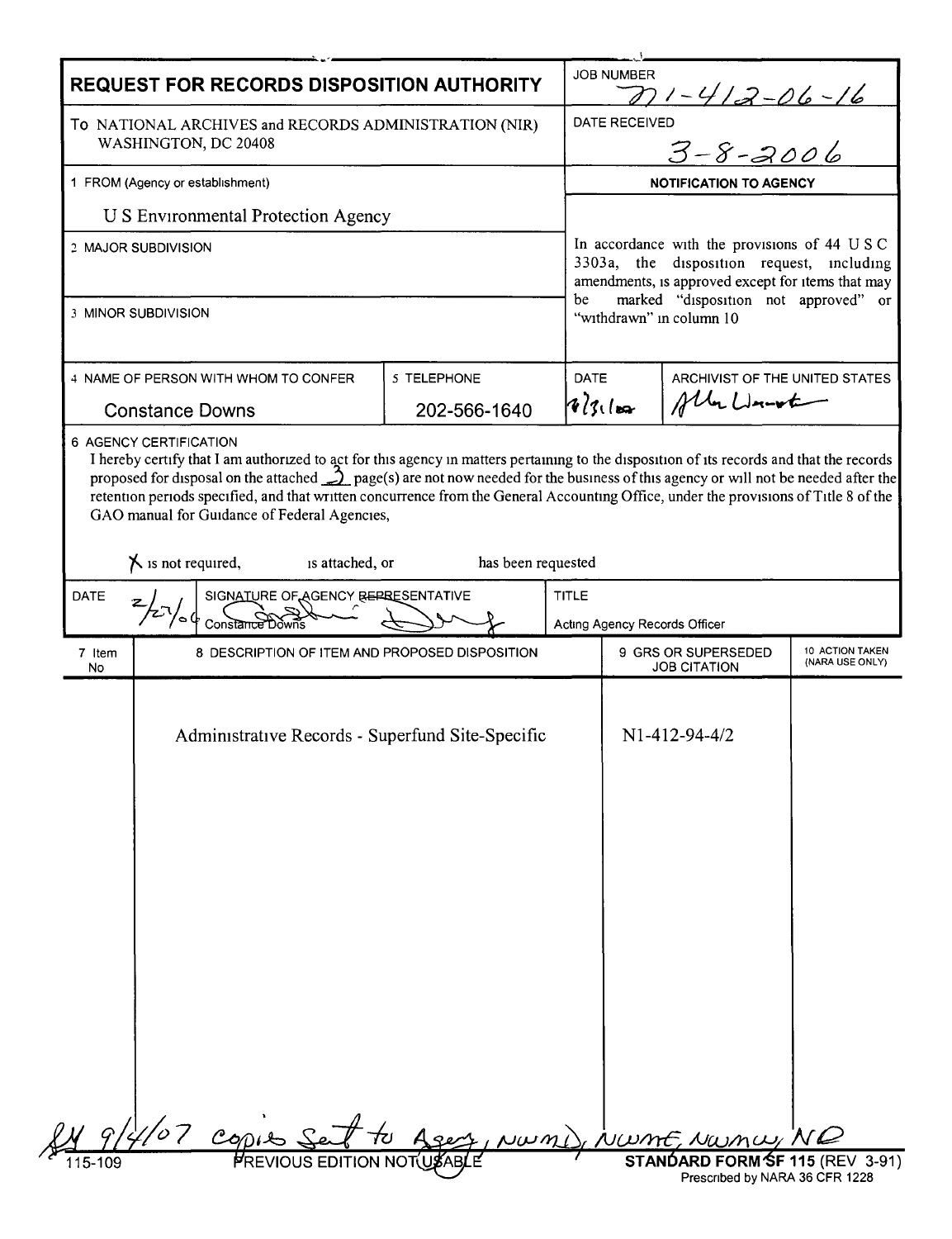# **EPA Records Schedule 019**

**Status:** Final, *02/29/2008*

**Title:** Administrative Records - Superfund Site-Specific

**Program:** Superfund

**Applicability:** Regions

**Function:** 108-024-01 - Site and Area Evaluation and Cleanup

# **NARA Disposal Authority:**

This schedule authorizes the disposition of the record copy in any media (media neutral), excluding any records already in electronic form. Records designated for permanent retention must be transferred to the National Archives in accordance with NARA standards at the time of transfer.

•  $N1-412-06-16$ 

# **Description:**

The Administrative Record (AR) is a subset of the remedial and removal site file compiled and made available to the public as the basis for selected Superfund response actions. Specific types of records include Action Memoranda, Administrative Orders, Consent Orders, Applicable or Relevant and Appropriate Requirements (ARARs), the Preliminary Assessment/Site Inspection, the Remedial Investigation/Feasibility Study, Community Relations Plans, correspondence, fact sheets, news clippings, work plans, Natural Resource Trustee information, site reports, the proposed and approved remedial action, POLREPs, Potentially Responsible Party (PRP) letters, the Record of Decision (ROD), technical assistance documentation, technical issue papers, public meeting transcripts, public comments on the development of the Administrative Record, and an index to the record.

## **Disposition Instructions:**

**Item a(1):** Record copy - Nonelectronic

- **• Permanent**
- Close inactive remedial records upon issuance of Record of Decision (ROD) for the site or operable unit and appropriate milestones thereafter. Close inactive removal records upon issuance of the Action Memo or appropnate decision document.
- Transfer to the National Archives 30 years after file closure. If record is microform, destroy paper after quality assurance

**Item** 'a(2): Record copy - Electronic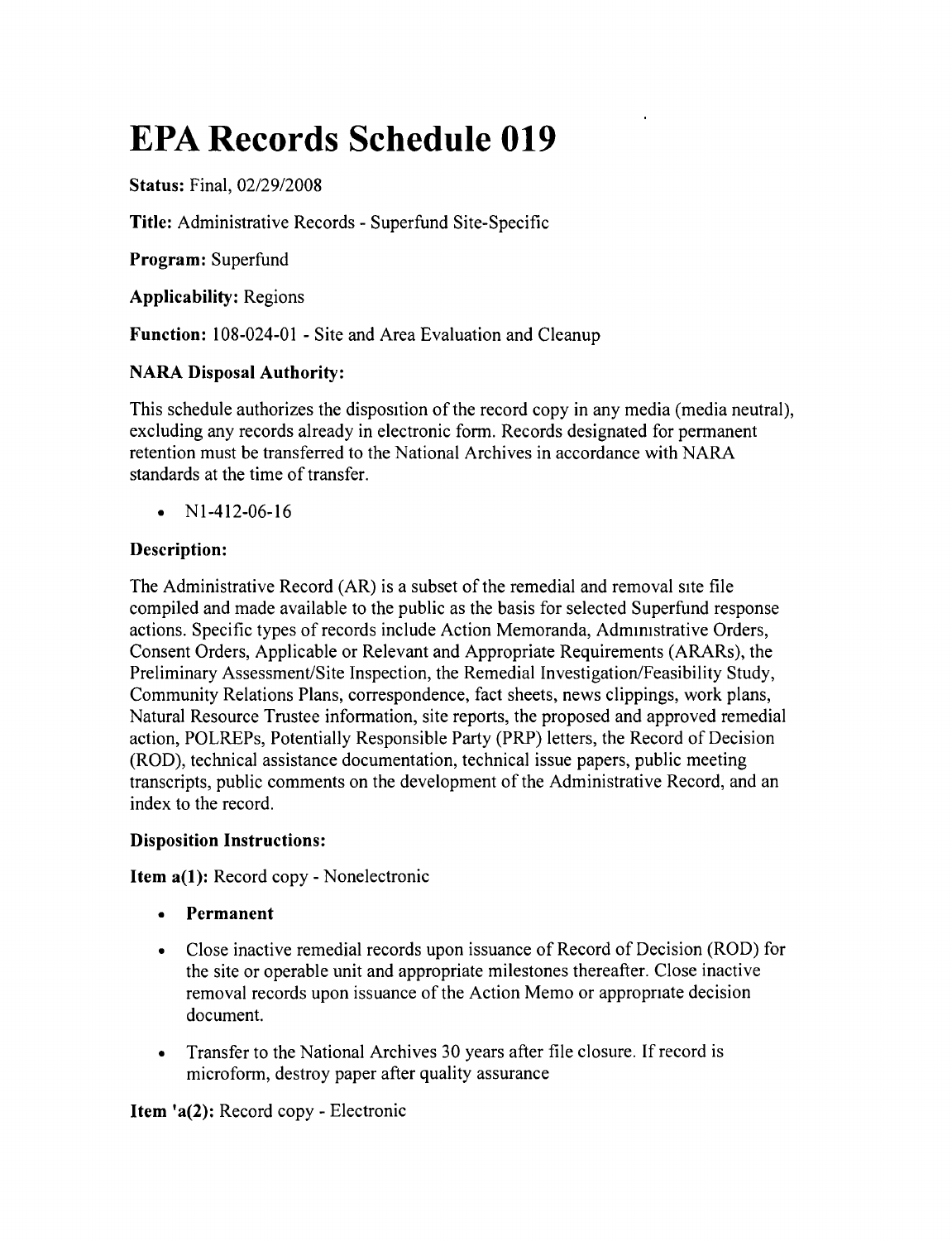## **• Permanent**

- Close inactive remedial records upon issuance of Record of Decision (ROD) for the site or operable unit and appropriate milestones thereafter. Close inactive removal records upon issuance of the Action Memo or appropriate decision document.
- Transfer to the National Archives 5 years after file closure, with any related documentation or external finding aids, as specified in 36 CFR 1228.270 or standards applicable at the time.

**Item a(3):** Electronic copy of records transferred to the National Archives

- **• Disposable**
- Close file upon transfer to the National Archives.
- Delete after electronic record copy is successfully transferred to the National Archives.

## **Guidance:**

The designated regional Superfund Administrative Record Coordinator is responsible for maintaining and implementing the disposition for the record copy of this item. Records may need to be kept longer if ongoing or possible litigation or public interest warrants, as determined by the AR Coordinator. Repository copies should be disposed of upon authority of the AR Coordinator. All other copies held in any other office are reference copies and may be destroyed when no longer needed.

Documents referenced in the AR but not physically located in it (e.g., guidance documents located in a guidance compendium) need to have the same retention as the AR. Otherwise, the document must be included in the AR. Guidance documents may already be scheduled as EPA 007 for directives and policy guidance documents issued by specific programs and regions, EPA 149 for regulations, standards, and guidelines, or EPA 150 for dockets.

The AR is a subset of the removal or remedial site files, scheduled as EPA 013 and EPA 014, respectively. Other related Superfund site records include the following

- EPA 001 Grants and Other Program Support Agreements Superfund Site-Specific
- EPA 010 Site Assessment
- • EPA 012 Federal Facilities Hazardous Waste Sites
- EPA 018 Sampling and Analytical Data Files Superfund Site-Specific
- EPA 020 Contract Management Records Superfund Site-Specific
- EPA 024 Cost Recovery Records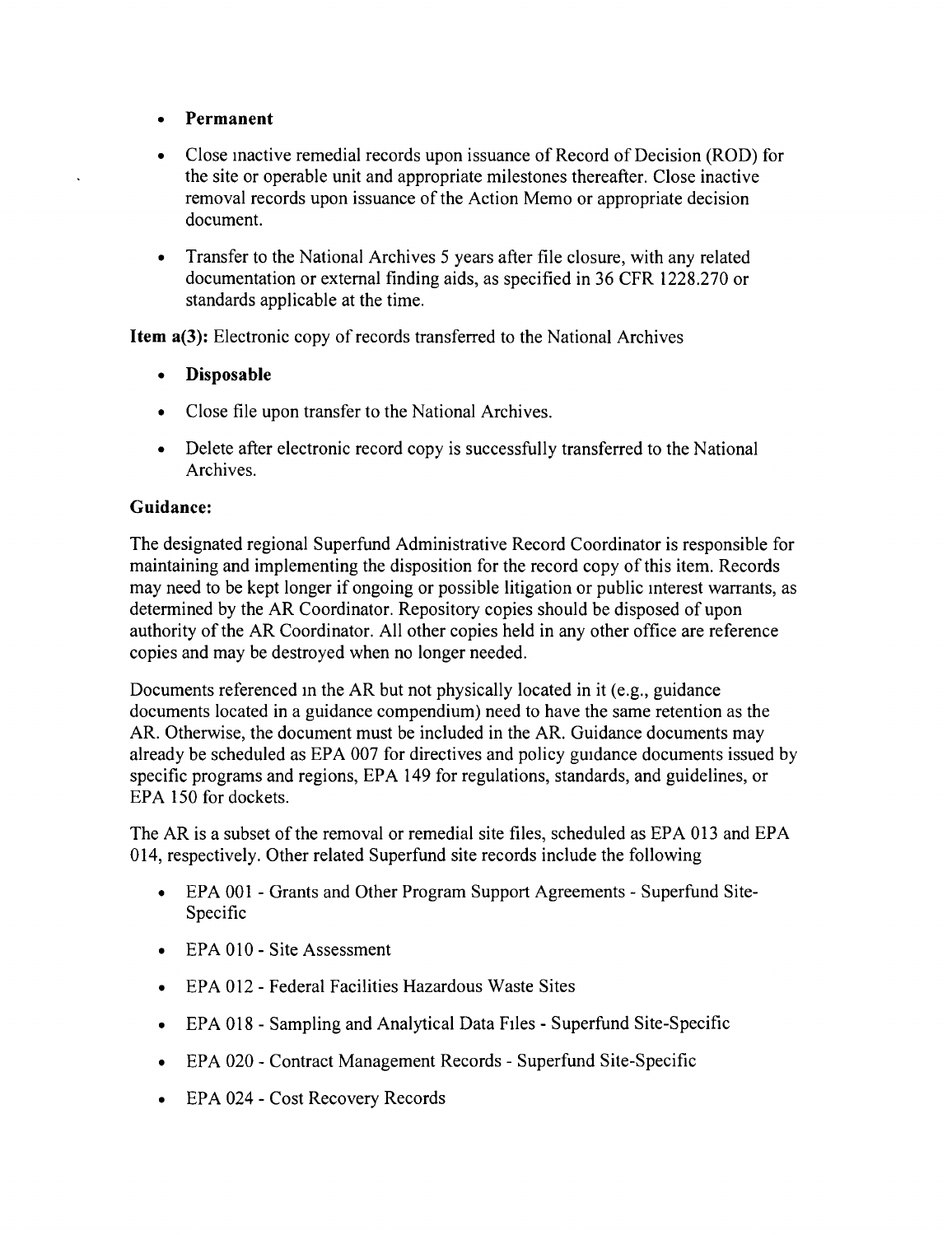• EPA 025 - Enforcement Actions - Superfund Site-Specific

Additional guidance on the contents and procedures for the AR are found in OSWER Directive No. 9833.3A-1, Final Guidance on Administrative Records for Selecting CERCLA Response Actions.

Microfilm copies are to be produced in accordance with standards in 36 CFR 1230.10 and 1230.20. It is recommended that the unit retain a silver set as well as diazo sets which will simplify making copies. If records are not filmed, apply disposition a to the paper records.

Records containing sensitive information must be shredded or otherwise definitively destroyed to protect confidentiality.

Specific legal citations include, but are not limited to:

- Comprehensive Environmental Response, Compensation and Liability Act of 1980, as amended, Sec. 113 and 117, 42 USCA 9613 and 9617
- 40 CFR Part 300

### Reasons for Disposition:

The disposition instructions have been rewritten as media neutral to allow for maintaining the record copy in EPA's electronic recordkeeping system.

The following changes were made in the *02/29/2008* version:

- Divided item a into three subitems,  $a(1)$ - $(3)$ .
- Revised the titles of disposition items  $a(1)$ -(3).
- Revised the disposition instruction for item  $a(3)$ .

Item b for electronic copies created with word processing and electronic mail applications was deleted *08/09/2006* pursuant to NARA Bulletin 2006-04.

#### Custodians:

Multiple units

### Related Schedules:

EPA 001, EPA 007, EPA 010, EPA 012, EPA 013, EPA 014, EPA 018, EPA 020, EPA 024, EPA 025, EPA 149, EPA 150

#### Previous NARA Disposal Authority:

NC *1-412-85-18/23,* N *1-412-94-412*

Entry: *03/2711991*